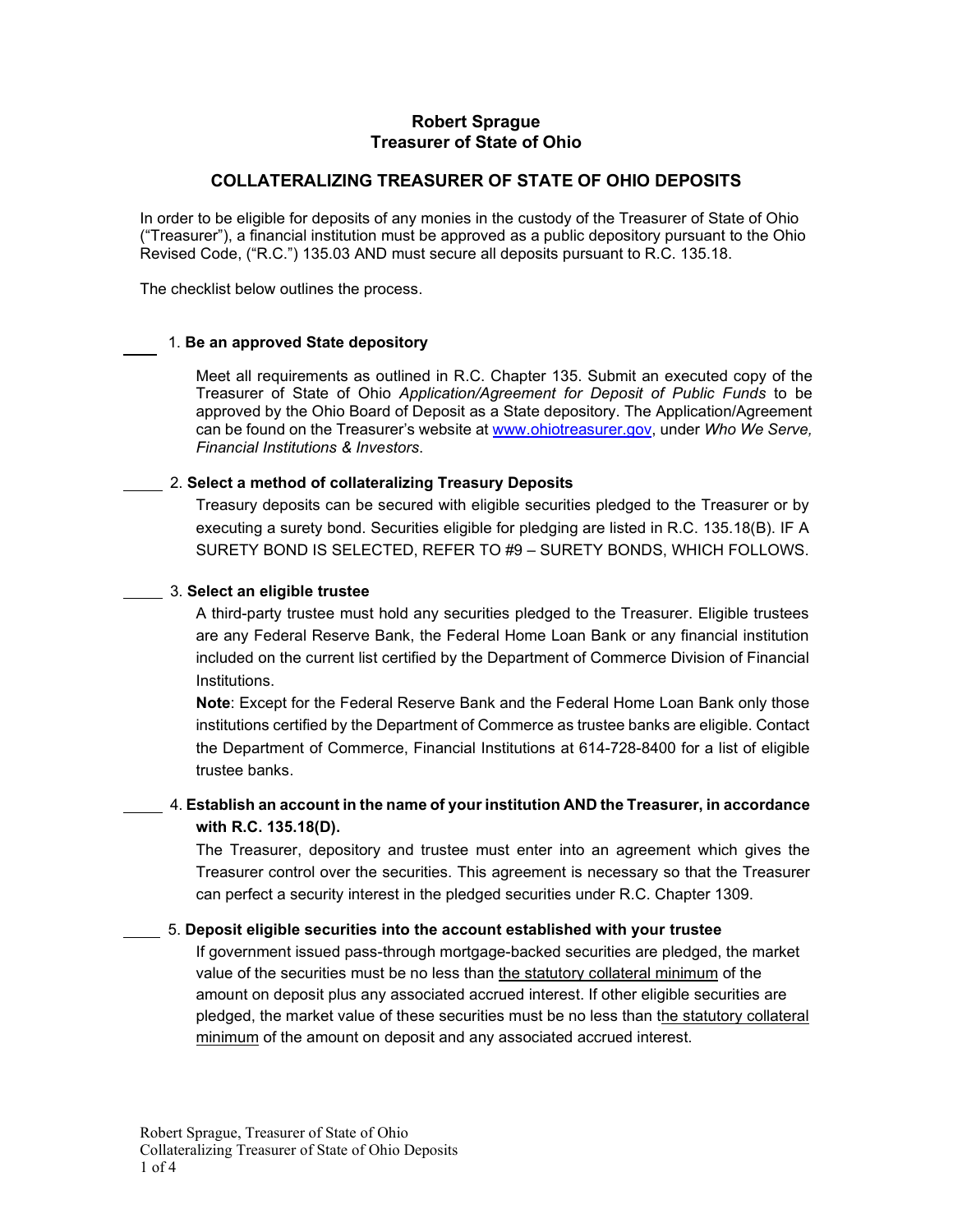6. **Contact the Treasurer's Trust Department and the trustee for the release or substitution of pledged securities**

To meet the requirements of the Uniform Commercial Code (R.C. Chapter 1309) and to adequately protect the deposits in the custody of Treasurer, the Treasurer must expressly approve all releases of securities. Daily, the Treasurer monitors collateral levels by marking-to-market all pledged securities and by reviewing the acceptability of instruments pledged. Please contact the Treasurer's Trust Department at (614) 644-1285 or (614) 644- 1292 Monday through Friday between the hours of 8:00 a.m. and 4:00 p.m. to request the release or substitution of pledged securities.

### **7**. **Report to the Treasurer no less frequently than quarterly**

 Collateral reports are due from all depositories within five (5) business days of the end of the quarter (March 31, June 30, September 30, and December 31). Electronic reporting at more frequent intervals (daily, weekly, or monthly) is encouraged.

Reports should include the following information:

- Asset description
- CUSIP
- **Issue Date**
- **Maturity Date**
- Par
- Original Face
- Book value
- Market value
- Contact name and number

Reports may be submitted by one of the following methods:

- ► E-mail your report to: [bank.collateral@tos.ohio.gov](mailto:bank.collateral@tos.ohio.gov)
- ► Fax your report to: (614) 466-9948, Attn: Collateral Analyst
- ► Mail your report to: Treasurer of State ofOhio Trust Department, Attn: Collateral Analyst 30 East Broad Street, 9th Floor Columbus, OH 43215-3461

### 8. **Instruct the trustee(s) to report to the Treasurer no less frequently than quarterly**

Electronic reporting at more frequent intervals (daily, weekly, or monthly) is encouraged. The trustee should send these reports directly to the Treasurer. Trustee reports forwarded by the depository will not satisfy this requirement.

If sent quarterly, reports from the trustee are due no later than five (5) days after quarterend (March 31, June 30, September 30, and December 31) and should include:

- Asset description
- CUSIP
- **Issue Date**
- **Maturity Date**
- Par

Robert Sprague, Treasurer of State of Ohio Collateralizing Treasurer of State of Ohio Deposits 2 of 4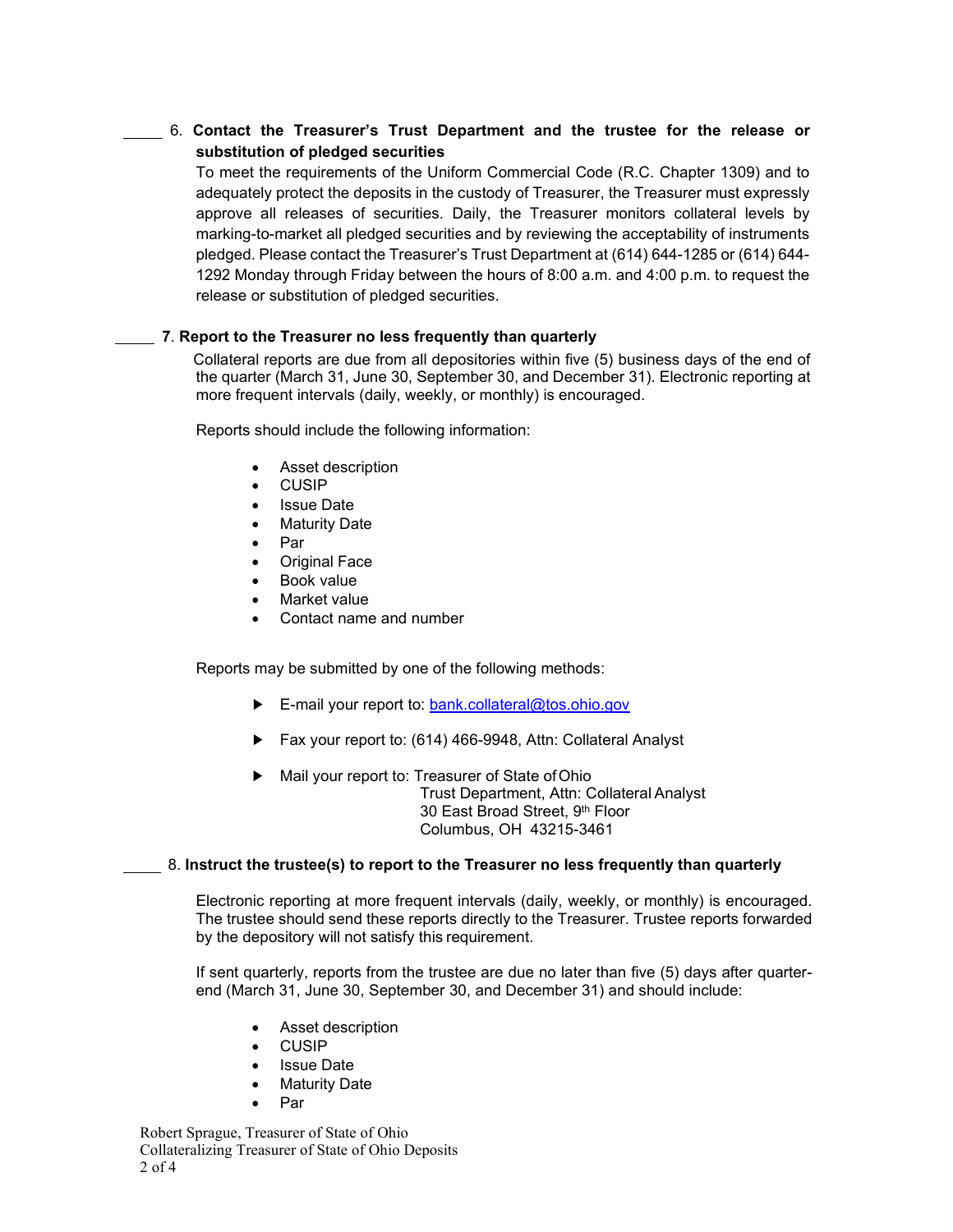- Original Face
- Book value
- Factors for any mortgage-backed securities
- Contact name and number

Reports may be submitted by one of the following methods:

- ► E-mail your report to: [bank.collateral@tos.ohio.gov](mailto:bank.collateral@tos.ohio.gov)
- ► Fax your report to: (614) 466-9948, Attn: Collateral Analyst
- ► Mail your report to: Treasurer of State ofOhio Trust Department, Attn: Collateral Analyst 30 East Broad Street, 9th Floor Columbus, OH 43215-3461

### 9. **SuretyBonds**

Deposits may be secured with a surety bond. The Treasurer's approved bond form can be found on the Treasurer's website at [www.ohiotreasurer.gov, u](http://www.ohiotreasurer.gov/)nder *Who We Serve, Financial Institutions & Investors.* Other bond forms must be approved in advance by the Treasurer.

Requirements for an eligible *surety* include:

- ► Must be authorized by the U.S. Treasury. The U.S. Treasury approved surety list can be found at <https://www.fiscal.treasury.gov/>
- ► Must be approved by the Ohio Department of Insurance to write bonds in the State of Ohio. Sureties licensed in Ohio can be found under *Who We Serve, Financial Institutions & Investors, Collateral Resources, Ohio Department of Insurance* link*.*
- ► Must have Insurer Financial Strength Ratings from A.M. Best and at least one (1) other nationally recognized rating agency. Acceptable ratings are:

| A.M. Best           | $A++$ or $A+$ (Superior)                       |
|---------------------|------------------------------------------------|
| Standard and Poor's | AAA (Extremely Strong) or AA (Very Strong)     |
| Moodv's             | Aaa (Exceptional) or Aa (Excellent)            |
| Fitch               | AAA (Exceptionally Strong) or AA (Very Strong) |

If a surety is rated by multiple agencies, no rating may be lower than these standards. If at any time during the term of the bond, ratings from any one (1) agency fall below these standards, the financial institution will have thirty (30) calendar days to either secure a bond from another approved surety or to pledge securities to the Treasurer in lieu of a bond as described above.

Before a bond is executed, it is recommended that the financial institution contact the Treasurer's Trust Department Director at (614) 466-8046. A draft of the bond may be submitted at that time for approval. The Trust Department will respond to your request for pre-approval within three (3) business days.

After the approved bond is executed, a copy should be sent by Registered Mail to:

Robert Sprague, Treasurer of State of Ohio Collateralizing Treasurer of State of Ohio Deposits 3 of 4 Treasurer of State of Ohio Attention: Director, Trust Department 30 East Broad Street, 9th Floor Columbus, OH 43215-3461